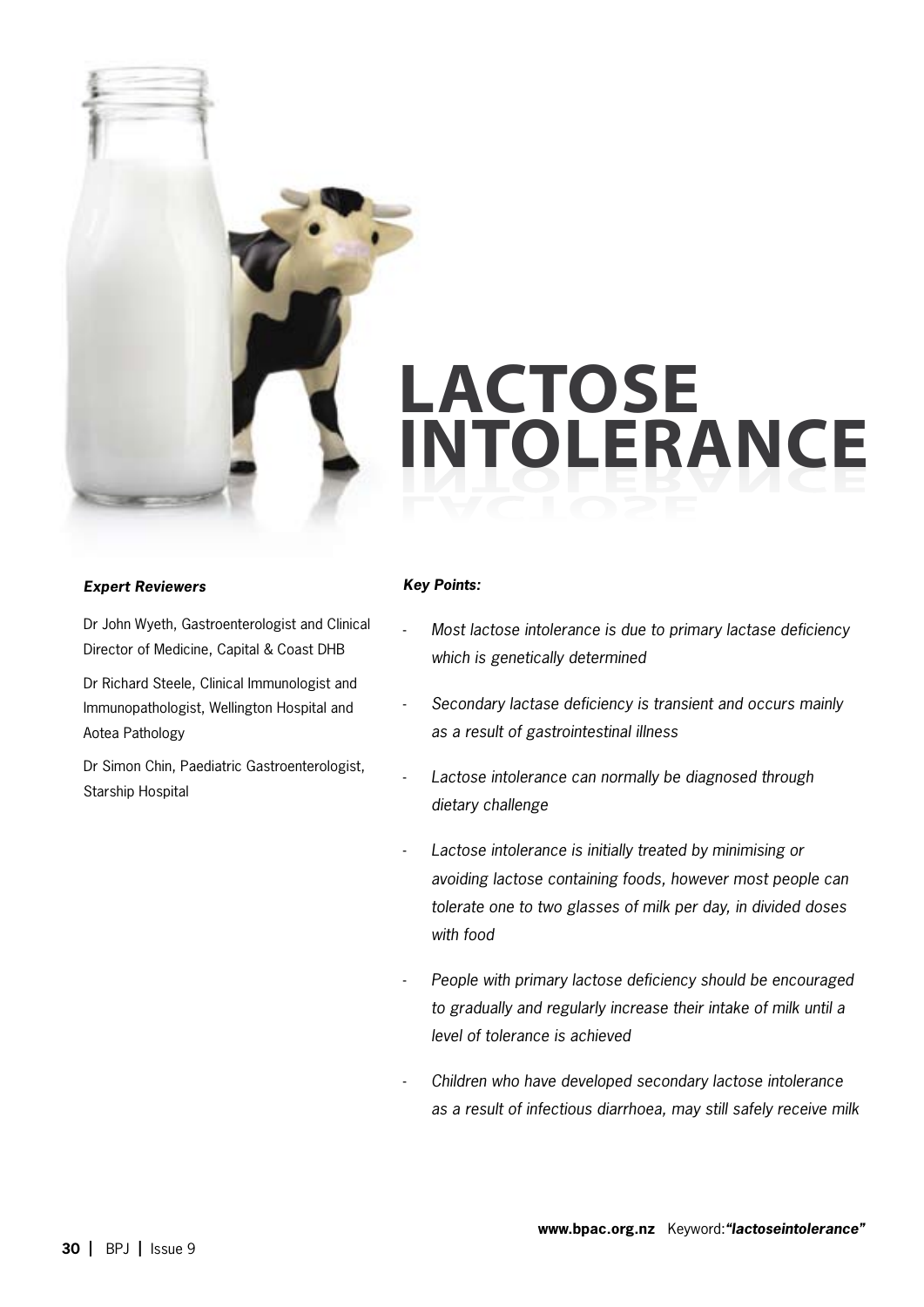## **BACKGROUND**

Lactose intolerance is the clinical syndrome that occurs, when the inability to digest lactose results in gastrointestinal symptoms. It is estimated that around 70% of the world's population are deficient in lactase.<sup>1</sup> However not all lactase deficiency results in lactose intolerance and it is likely that its prevalence is over estimated.

Most lactase deficiency is genetically determined. In general, people of Northern European descent have lower rates of lactase deficiency (2–30%) and people of Mediterranean, South American, African and Asian descent have higher rates (60– 100%).2,3 Both males and females are affected equally.4 There have been two studies in New Zealand, reported in the 1980s, which suggest that people of Mäori and Pacific origin have a higher prevalence of lactase deficiency than New Zealand Europeans.<sup>5,6</sup> A literature search did not reveal any recent follow-up studies to confirm these results.

Other physiological and psychological factors can contribute to gastrointestinal symptoms that mimic lactose intolerance.7 Many people may believe they are lactose intolerant, but do not actually have impaired lactose digestion.<sup>2</sup>

- Lactose intolerance is NOT a milk allergy. -
- A milk allergy is related to the protein in milk rather than the lactose.<sup>2</sup> -
- Human breast milk contains 7% lactose and cow's milk 4.8%.7 -

# THERE ARE FOUR TYPES OF lactase deficiency

**Primary lactase deficiency** is the most common reason for lactose intolerance (sometimes referred to as adult or late onset lactose intolerance). Lactase concentrations are at their greatest shortly after birth and rapidly decline after the usual age of weaning. The timing and rate of this decline is genetically determined. Primary lactase deficiency has a higher prevalence in those ethnic/geographical groups whose ancestors did not drink milk as a nutrient.<sup>4,7</sup> Onset of primary lactase deficiency is typically subtle and progressive over several years; however acute development is possible. The age of onset varies among ethnic populations, but it would be uncommon to be seen before two to three years of age (or before four or five years of age in European children).<sup>1</sup> Lactose intolerance may not become clinically evident until late adolescence.<sup>8</sup>

**Secondary lactase deficiency** (acquired) is transitory and can occur as the result of any gastrointestinal illness that alters the nature of the gut mucosa.2 This is common in children with rotaviral (and other infectious) diarrhoea.<sup>1</sup> Giardiasis, cryptosporidiosis and other parasitic infections of the proximal small intestine often lead to lactose malabsorption.<sup>1</sup>

Secondary lactase deficiency may occur with coeliac disease, Crohn's disease and immune-related illnesses such as HIV.1,4 In addition, drugs such as tetracycline and methotrexate can cause villous atrophy, resulting in secondary lactase deficiency. Alcohol is known to inhibit lactase and other enzymes, initiating or worsening lactose intolerance.4

**Congenital lactase deficiency** (alactasia) is the life-long absence of lactase.<sup>2</sup> This is an extremely rare condition that is apparent at birth, with the development of persistent diarrhoea soon after milk is introduced. Children with alactasia have otherwise normal intestinal mucosa.9 This condition has been diagnosed in less than 50 people world-wide.7

**Developmental lactase deficiency** (neonatal) occurs in premature infants. This condition is usually temporary and rapidly improves as the intestinal mucosa matures.<sup>9</sup> Lactase and other disaccharidases are deficient until after 34 weeks gestation.<sup>1</sup>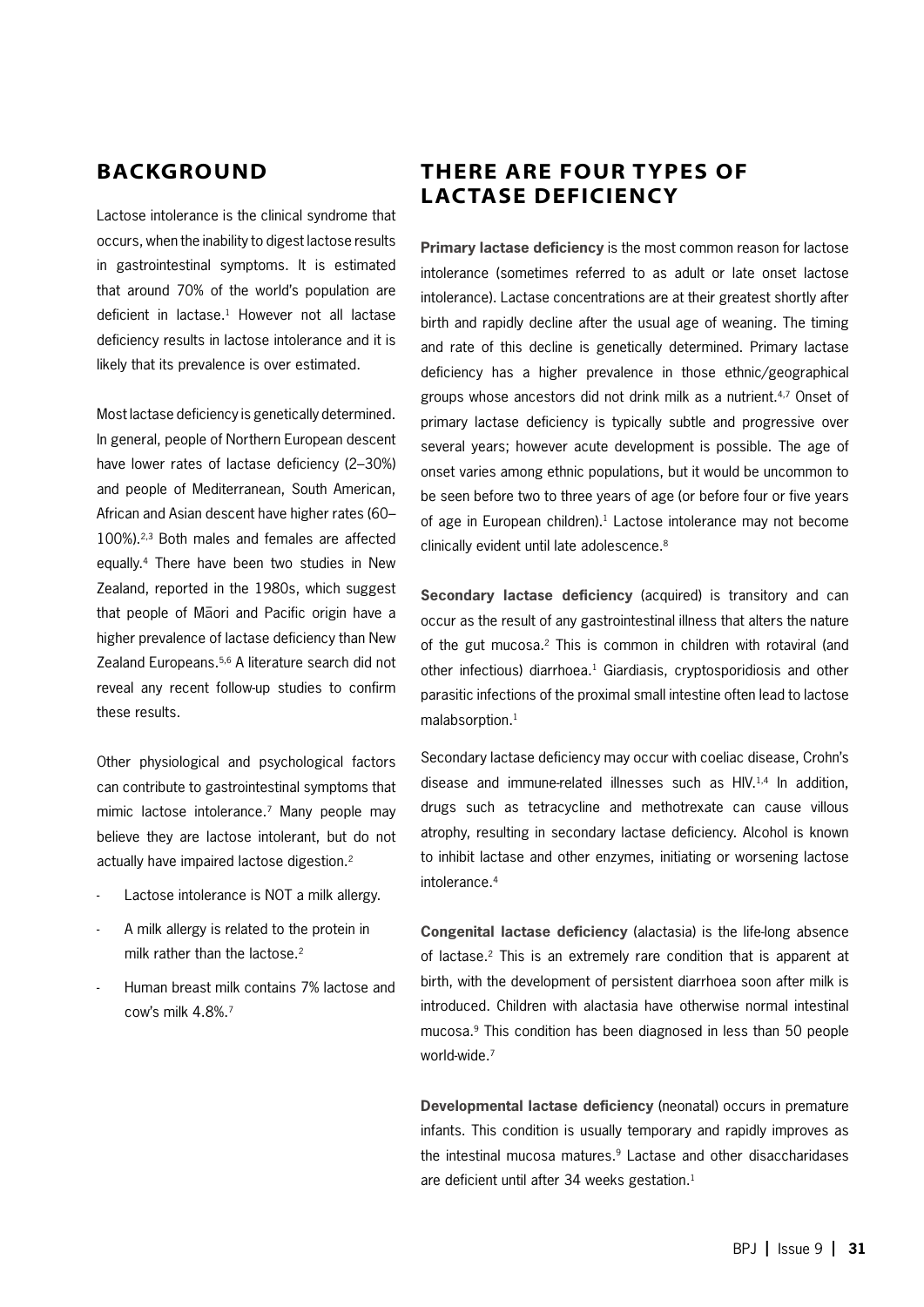# Gastrointestinal symptoms characterise lactose intolerance

In general, the symptoms of lactose intolerance are non-specific, highly individual and mild.<sup>7</sup> Symptoms usually occur between 30 minutes and two hours after ingestion of lactose.<sup>2,7</sup> Vomiting is rare<sup>4</sup> and severe gastrointestinal symptoms would be an indication to investigate other causes.7

#### *Symptoms result from two main causes:4*

- 1. Undigested lactose acts as an osmotic laxative (diarrhoea, abdominal pain)
- 2. Intestinal bacteria use lactose as a growth substrate (flatulence, dyspepsia, abdominal distension, stomach rumbling)

Symptoms are influenced by the degree of lactase deficiency and are dose dependent – the larger the amount of lactose consumed, the more frequent or severe the symptoms. The minimum dose of lactose to cause symptoms is variable but most people can ingest up to one or two cups of milk daily, without symptoms.<sup>2</sup>

Diarrhoea is more pronounced in children with secondary lactose deficiency than in those with primary lactose deficiency. Perianal excoriations due to acidic stools are common.<sup>9</sup>

#### *Pathophysiology of lactase deficiency*

Lactase is an enzyme that is located in the microvilli of the small intestine. Lactase splits and hydrolyses dietary lactose (a disaccharide sugar) into glucose and galactose (monosaccharide sugars) for transport across the cell membrane. In the absence, or deficiency, of lactase, unabsorbed lactose causes an influx of fluid into the bowel lumen, due to osmotic pressure. Unabsorbed lactose then enters the colon and is used as a substrate by intestinal bacteria, producing gas and short-chain fatty acids via fermentation. The fatty acids cannot be absorbed by the colonic mucosa, therefore more fluid is drawn into the bowel. A proportion of the lactose can be absorbed but the overall result of ingestion is a substantial rise of fluid and gas in the bowel, causing the symptoms of lactose intolerance.2,7,9

# Lactose intolerance is usually diagnosed by dietary challenge

- **Step 1:** Rule out other causes
- **Step 2:** Dietary challenge
- **Step 3:** Further investigation, if dietary challenge inconclusive

Accurate diagnosis of lactose intolerance can significantly relieve patient anxiety and avoid inappropriate investigation and treatment. Dietary challenge is the best way to achieve this in most situations. Laboratory testing will often not provide a definitive diagnosis and the availability of tests throughout New Zealand is variable.

## *Dietary Challenge*

Lactose intolerance can be suspected in people who exhibit gastrointestinal symptoms following ingestion of milk or milk products. This can be confirmed by manipulation of diet. This diagnosis can be made by a GP and further investigation is rarely needed in clinical practice.9

The American Academy of Paediatrics recommends that when lactose intolerance is suspected, a lactosefree diet should be trialled for two weeks. However it is important that during this trial, all sources of lactose are eliminated – food labelling should be closely studied. If symptoms resolve over this two week period and then return with subsequent reintroduction of lactose containing foods, then lactose intolerance can be diagnosed.<sup>1</sup>

Self-diagnosis is not recommended as it could lead to unnecessary dietary restrictions and expense, lack of essential nutrients and most importantly, failure to detect a more serious gastrointestinal problem.7

If dietary challenge is inconclusive or self-reported symptoms are unreliable, then further investigation may be required.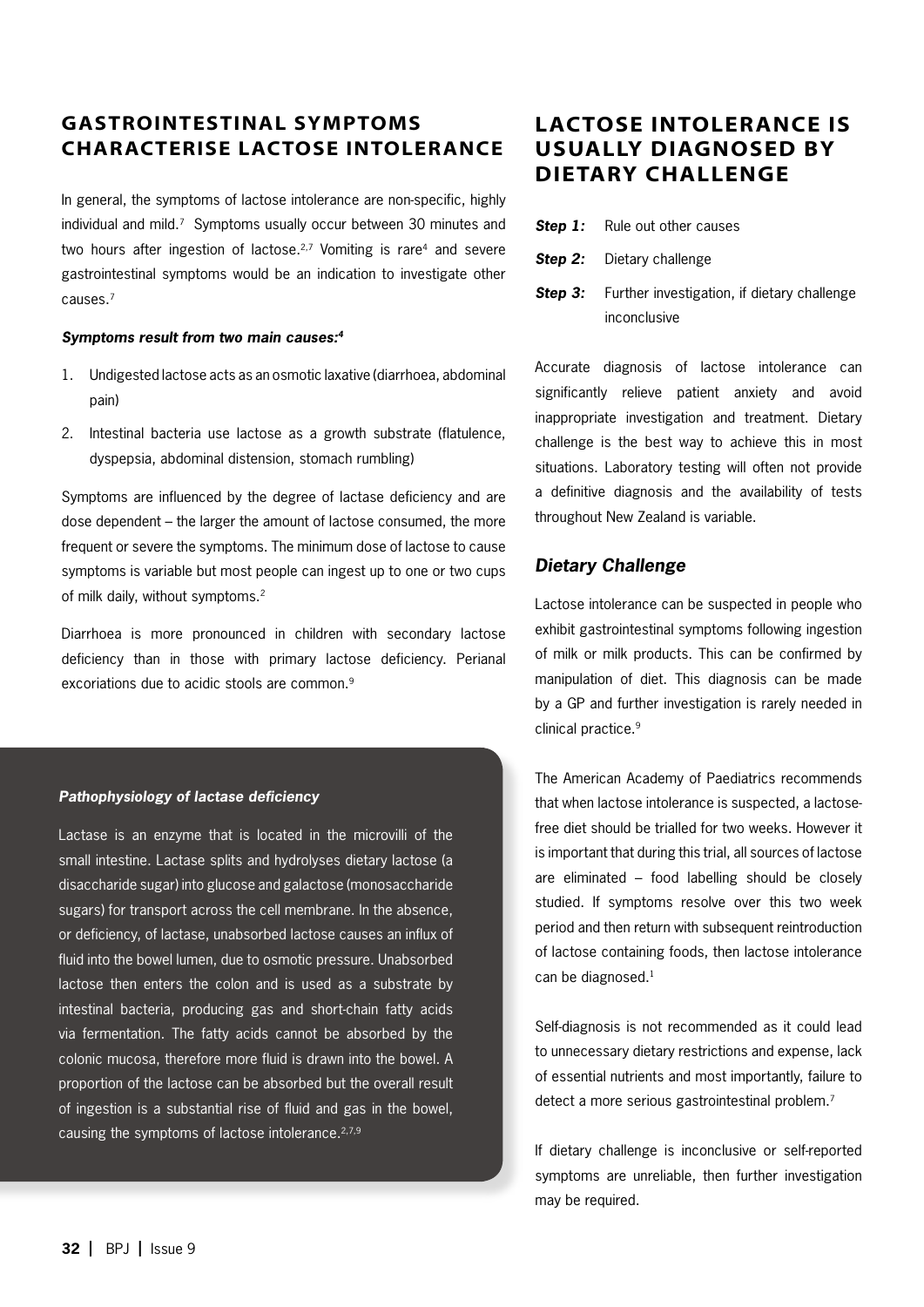## *Laboratory diagnosis of lactose intolerance*

The role of laboratory tests in diagnosing lactose intolerance in New Zealand is limited. Although laboratory testing is often cited to aid in the diagnosis, many of these tests are not widely available and some lack sensitivity and/or specificity.

**The breath hydrogen test** is often referred to as the method of choice for laboratory diagnosis of lactose malabsorption but is not widely available throughout New Zealand. Breath hydrogen levels are measured after ingestion of 25–50 g of lactose (2 g/kg in children, maximum 50 g) after fasting overnight. Positive results are seen in up to 90% of patients with lactose malabsorption but false-negative results can occur and other factors such as gut motility disorders, small bowel bacterial overgrowth, a high fibre diet or smoking may increase breath hydrogen secretion unrelated to lactose digestion.<sup>2,7,9</sup> A specialist should be consulted to interpret the results of this test. The breath hydrogen test is technically difficult to perform in younger children and infants, for whom other tests may be more appropriate (faecal pH, reducing substances).

**The lactose tolerance test** is used infrequently, as it is less reliable than other diagnostic tests. Blood glucose levels are measured after ingestion of lactose – in lactase deficiency, glucose levels will not increase at a normal rate. False positives and false negatives occur in 20% of normal subjects due to the influence of variable gastric emptying and glucose metabolism.<sup>2,9</sup>

**Faecal pH test** is less commonly used as it is a non-specific marker for lactose (or other carbohydrate) malabsorption.<sup>1</sup> A pH of  $< 5.0$ suggests lactose intolerance.

**Faecal reducing substances** is a simple but non-specific test to detect the presence of lactose, glucose and fructose. A positive test suggests an absence of the corresponding enzyme. This is not offered in all areas of New Zealand because transportation delays (>3 hours from time of collection to testing) can cause false negative results.10 A trace of positive reducing substances in a healthy breast fed infant is not uncommon and does not necessarily signify clinically significant lactose intolerance.

**Small bowel disaccharidases** is an invasive test involving duodenal biopsy and is very rarely used. It is not readily available throughout New Zealand. It is difficult to perform and results can be difficult to interpret. Results may be normal if lactase deficiency is confined to patches of the bowel.8 This test may occasionally be considered in the context of secondary lactose intolerance where a gastroscopy is being performed to determine an underlying cause (e.g. coeliac disease, Crohn's disease, patient with protracted diarrhoea).

New diagnostic tests are also being developed, including a breath test using Carbon-13 labelled lactose.9

## *Differential diagnoses*

When dietary challenge and laboratory tests prove inconclusive. alternative diagnoses should also be considered (see below).<sup>2</sup> Diagnostic tests are usually not needed for secondary lactase deficiency as it resolves upon treatment of the primary cause.

## *Differential diagnoses for lactose intolerance (adapted from Swagerty et al)2*

Irritable bowel syndrome Inadvertent laxative ingestion Regional enteritis Coeliac disease Ulcerative colitis Viral or bacterial infection Cystic fibrosis Parasitic disease e.g. giardiasis Bowel neoplasm or polyp Mechanical bowel compromise **Diverticulitis**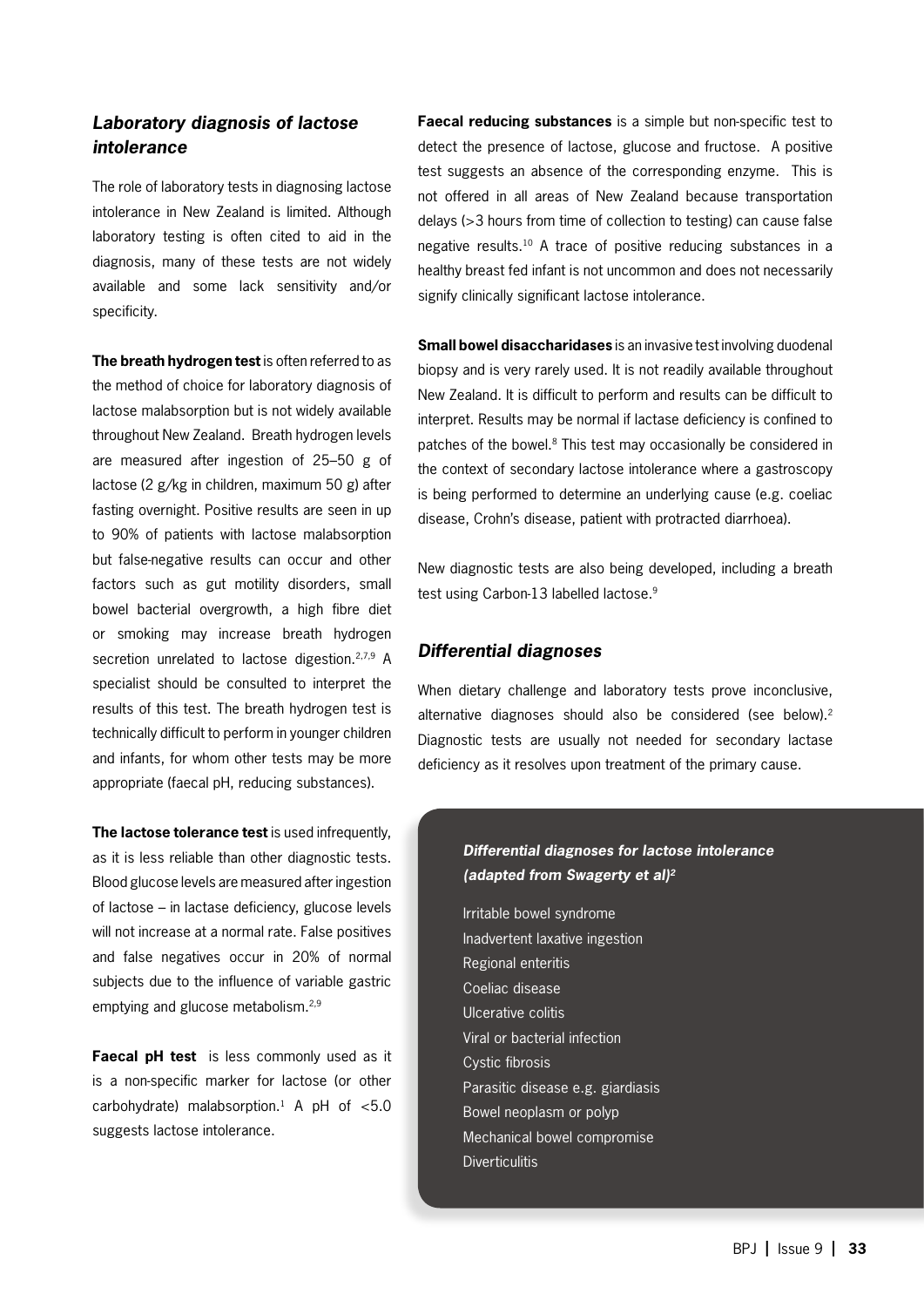# Lactose intolerance can be managed in most cases by dietary restriction

**Step 1:** Confirm diagnosis of lactose intolerance

- **Step 2:** Determine how much lactose can be tolerated without symptoms
- **Step 3:** Encourage gradual reintroduction of milk this usually improves symptoms and tolerance

Initial treatment of lactose intolerance is to minimise or avoid lactose containing foods. However, it is important to retain an adequate calcium intake, including actual dairy products.2

Most people with primary lactose intolerance do not require a totally lactose free or severely restricted diet. One or two glasses of milk per day can usually be tolerated, if divided into small portions and taken with food (e.g. cereal). $^{11}$ 

Yoghurt with live culture, curds and cheese (especially aged) is better tolerated because the lactose is partially hydrolysed by bacteria during preparation and gastric emptying is slower due to their thicker consistency.<sup>9</sup> Skim milk (green top) causes more severe symptoms than whole milk.<sup>4</sup>

Children may also tolerate up to one or two glasses of milk a day without symptoms.<sup>1</sup>

Chocolate milk and ice cream are better tolerated because their fat content delays gastric emptying.<sup>2</sup> Cow's milk substitutes are generally free of lactose and may be used (e.g. rice, soy) however their nutrient content is not equivalent to cow's milk and they should not be used in very young children. All mammalian milk, for example goats milk, contains varying amounts of lactose.<sup>1</sup>

Some people may choose to use lactase enzyme supplements, however these may not completely relieve symptoms and it is difficult to determine the effective dose. Enzyme supplements should be an adjunct, not a substitute for dietary restriction.2 If milk is able to be tolerated in small amounts, enzyme supplements are unnecessary. Low-lactose milk is generally not necessary unless large quantities of milk are consumed, or in the rare case of non-tolerance to even small amounts of milk. In New Zealand, lactose-free, soy

and goat's milk infant formulae are available on the pharmaceutical schedule, under special authority for children less than three years of age. Lactase enzyme supplements are not subsidised.

It is important to reassure patients that ingestion of lactose-containing products may cause symptoms, but these are transient and no harm is caused to the gastrointestinal tract.<sup>1</sup>

#### *Increasing tolerance by exposure to lactose*

People with primary lactose deficiency should be encouraged to gradually and regularly increase their intake of milk. Continual exposure often enhances the number and efficiency of colonic bacteria to metabolise lactose, thereby producing fewer symptoms. Total elimination of lactose from the diet may actually worsen the symptoms of intolerance when lactose is inadvertently ingested or reintroduced.12

#### *Managing secondary lactose intolerance*

Short periods of lactose intolerance are common in children after bouts of infectious diarrhoea. This can lead to unnecessary antibiotics and unwarranted avoidance of milk.<sup>9</sup> A meta-analysis of clinical trials found that most children with acute diarrhoea can safely continue to receive breast or undiluted animal milk.<sup>13</sup>

In children younger than three months, or in malnourished children, lactose intolerance after a bout of infectious diarrhoea may however be a significant factor that will influence recovery from the primary illness. $1$  Lactose avoidance may be required for a short period.